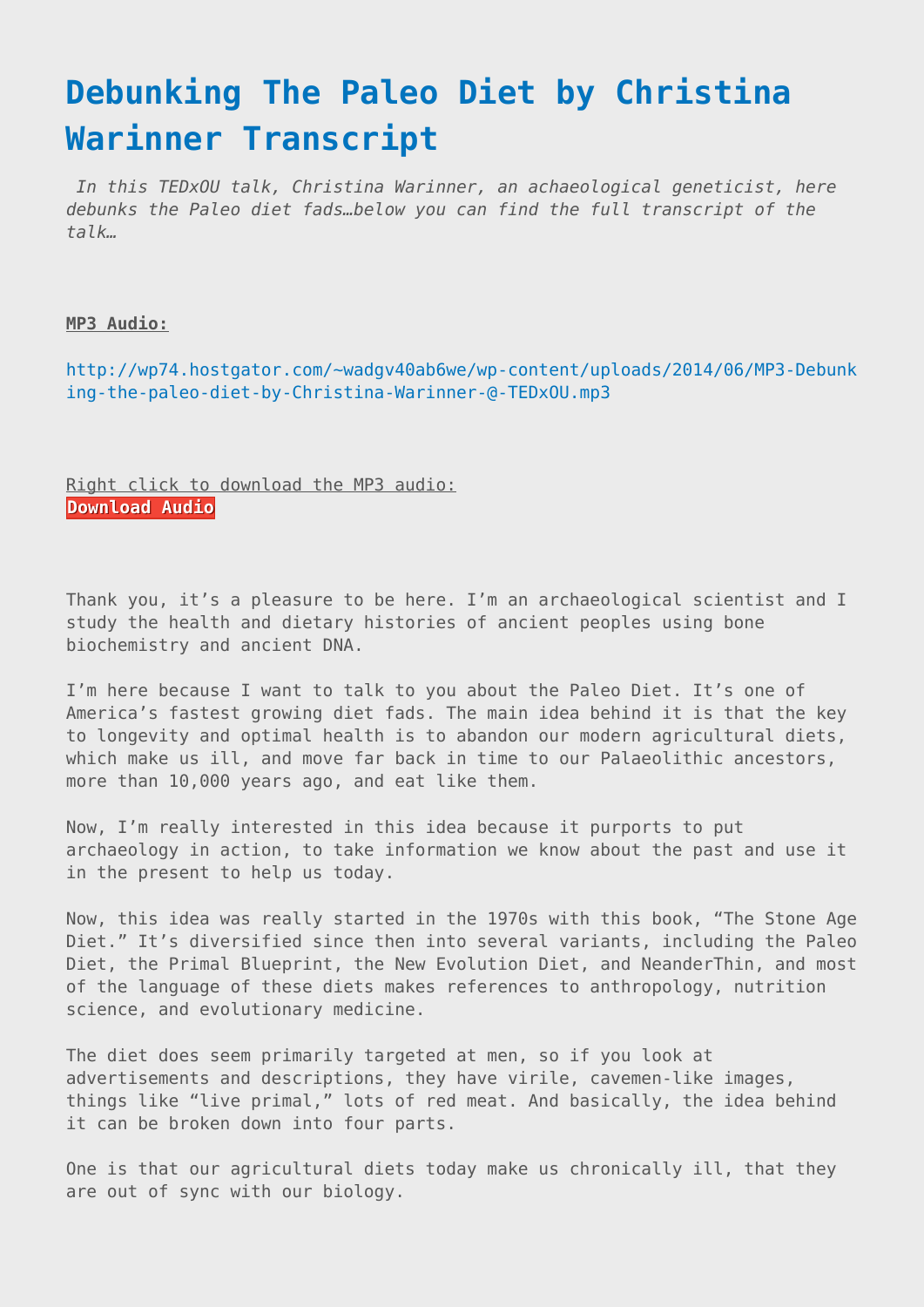And two, that we need to abandon these agricultural diets that started during the agricultural period, and move back in time to the Palaeolithic and eat more like our ancestors over 10,000 years ago.

Third, that we know what these diets were like, and what they were like was they had a lot of meat, they were mainly meat based. That was supplemented with vegetables and fruits and some nuts and oils, but it definitely did not contain grains or legumes or dairy.

And fourth, that if we emulate this ancient diet, it will improve our health and make us live longer.

So what I want to talk to you about today is that this version of the Paleo Diet that's promoted in popular books, on TV, on self-help websites and in the overwhelming majority of press has no basis in archaeological reality. So, thank you!

(Laughter)

No, I'm not going to end there; I will explain. So what I want to do as an archaeologist is go through this, do a bit of myth-busting of some of these foundational archaeological concepts upon which it's based, and then I want to talk to you about what we really do know from the archaeological record and from scientific studies about what Palaeolithic people did eat.

## **Myth #1: Humans are evolved to eat meat**

So, myth one is that humans are evolved to eat meat and that Palaeolithic peoples consumed large quantities of meat. Humans have no known anatomical, physiological, or genetic adaptations to meat consumption. Quite the opposite, we have many adaptations to plant consumption.

Take, for example, vitamin C. Carnivores can make their own vitamin C, because vitamin C is found in plants. If you don't eat plants, you need to make it yourself. We can't make it, we have to consume it from plants. We have a longer digestive tract than carnivores. That's because our food needs to stay in our bodies longer, so we have more time to digest plant matter.

We need more surface area, we need more microbes. We have generalist dentition, so we have big molars that are there to shred fibrous plant tissue. We do not have carnassials, which are the specialized teeth that carnivores have to shred meat, and we do actually have some genetic mutations in some populations that are adaptive to animal consumption, but it's to milk, not meat, and these arose in certain populations during agricultural periods primarily in Europe and Africa.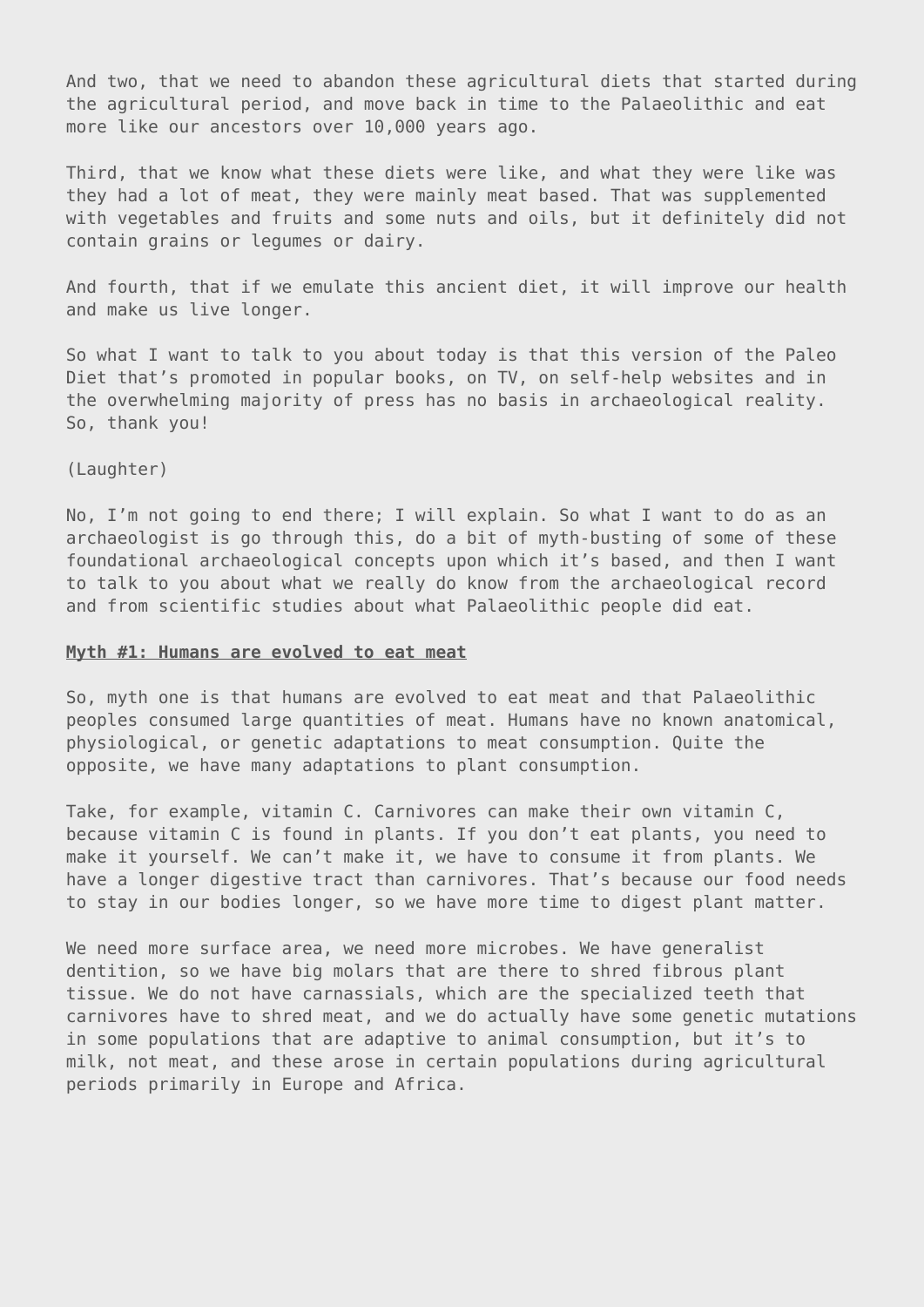

**WOLF** I call this "The Meat Myth." The idea behind it is that we should eat all this red meat, but that's just really not true. The meats on this plate of meat here are from fattened cattle, these are domestic animals. Anything a Palaeolithic person would have eaten would have probably been very lean, probably small, and they wouldn't really have eaten that much meat. Of course there's also bone marrow and organs, these would have been very important.

We see evidence of harvesting of bone marrow in faunal assembles where you see characteristic cutting open of the bones, like you see here, for marrow extraction. Now sure, people did eat meat, and especially in the Arctic and areas with long periods where plants were not available, they would have eaten a lot of meat. But people that lived in more temperate or tropical regions would have had a very large plant portion of their diet.

So where does this Meat Myth come from? There's really two places, and one is the inherent bias in the archaeological record. Bone is 80% mineral by weight, it's going to preserve better and longer over thousands of years than delicate plant remains.

But the other issue comes from some early bone biochemistry studies that were performed on Neanderthals and early people. This bone biochemistry study is based on something called *nitrogen stable isotope analysis*. It's complicated, but I'm going to try and break it down.

The basic idea is that you are what you eat, and so we – there's nitrogen-15 and nitrogen-14, heavy and light versions of nitrogen – and we consume this nitrogen in our food. But there's one important difference, and that is, with each step that you go up the trophic hierarchy, the amount of the heavier isotope increases.

So if you measure the amount of heavy isotope in the bone, you can infer where that individual was on a food chain. This is an example of a generalized isotopic model. I've plotted where plants generally fall, and above them are the herbivores, and then above them, the carnivores.

But one of the problems is that not all ecosystems conform to this model. There's a lot of regional variability, so if you don't understand the region, you can come to erroneous conclusions. I'll give you some examples.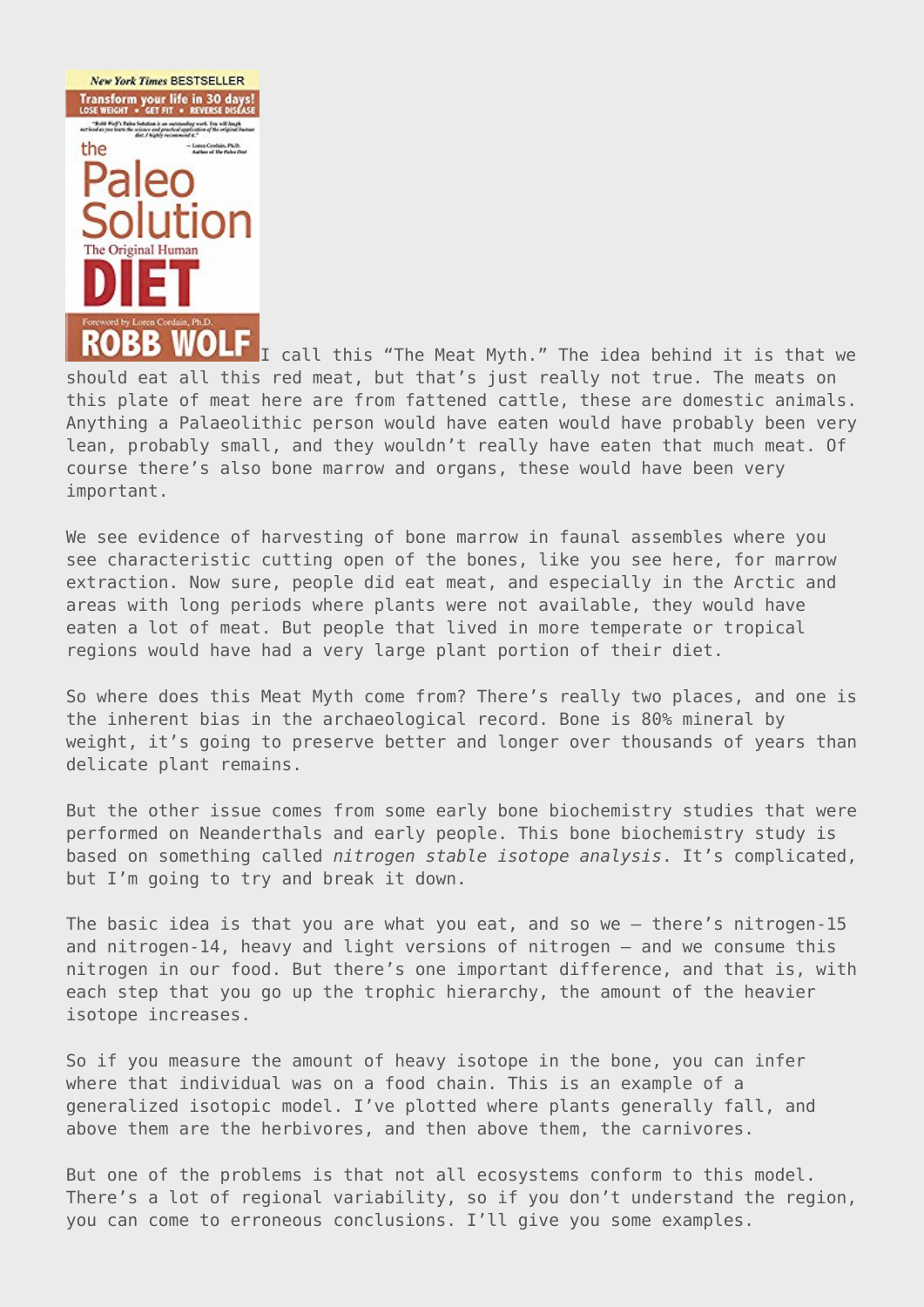We can take East Africa. If we measure animals and ancient humans in East Africa, we see some very strange patterns. First of all, how can a human be higher than a lion? Lions only eat other animals. And then, how is this herbivore above a lion? Well, it turns out that the food that you eat is not the only contributor to these isotopic values and that aridity can also have an impact.

So what we're likely seeing here is differences in water access. So let's move out of the savannah and move into the tropical areas. Let's look at the ancient Maya. Again, we see something anomalous. We see the ancient Maya lining up with jaguars. Now, we know the ancient Maya had a diet heavily reliant on corn.

So what's happening here? We don't exactly know, but we think this may have to do with the way they performed agriculture and how they fertilized their crops.

Now let's go to the **Pleistocene**. We see some really interesting patterns here too. We see reindeer plotting very low, in the range of plants. We see wolves plotting normally where you would see herbivores, and we see mammoths spanning all three levels, at once plants, herbivores and carnivores.

So what we think is happening here is that in very cold climates, animals eat unusual things and in this case what we think is happening is these mammoths are eating lichens and bark and that's giving them very strange values. So if we now go to humans, ancient humans, Palaeolithic humans, and Neanderthals, we see that they plot in the same isotopic space as wolves and hyenas.

Now that's true, but as I've shown, if you don't have good control over the regional isotopic ecology, you can come to an erroneous conclusion, and I think it's premature to say this is very strong evidence of meat consumption, given how very little we really know about the Palaeolithic ecosystems.

### **Myth #2: Palaeolithic peoples did not eat whole grains or legumes**

So, myth two is that Palaeolithic peoples did not eat whole grains or legumes. Now, we have stone tool evidence from at least 30,000 years ago – that's 20,000 years before the invention of agriculture – of people using stone tools that look like mortars and pestles to grind up seeds and grain.

More recently we've been developing techniques where we can actually measure this thing called "dental calculus." It's very interesting: it's fossilized dental plaque. We can go in the individual mouths of people, pull out that plaque and recover microfossils of plants and other remains. My team is working on developing methods to extract DNA and proteins, and other research groups are focusing on these microfossils like starch grains, pollen and phytoliths.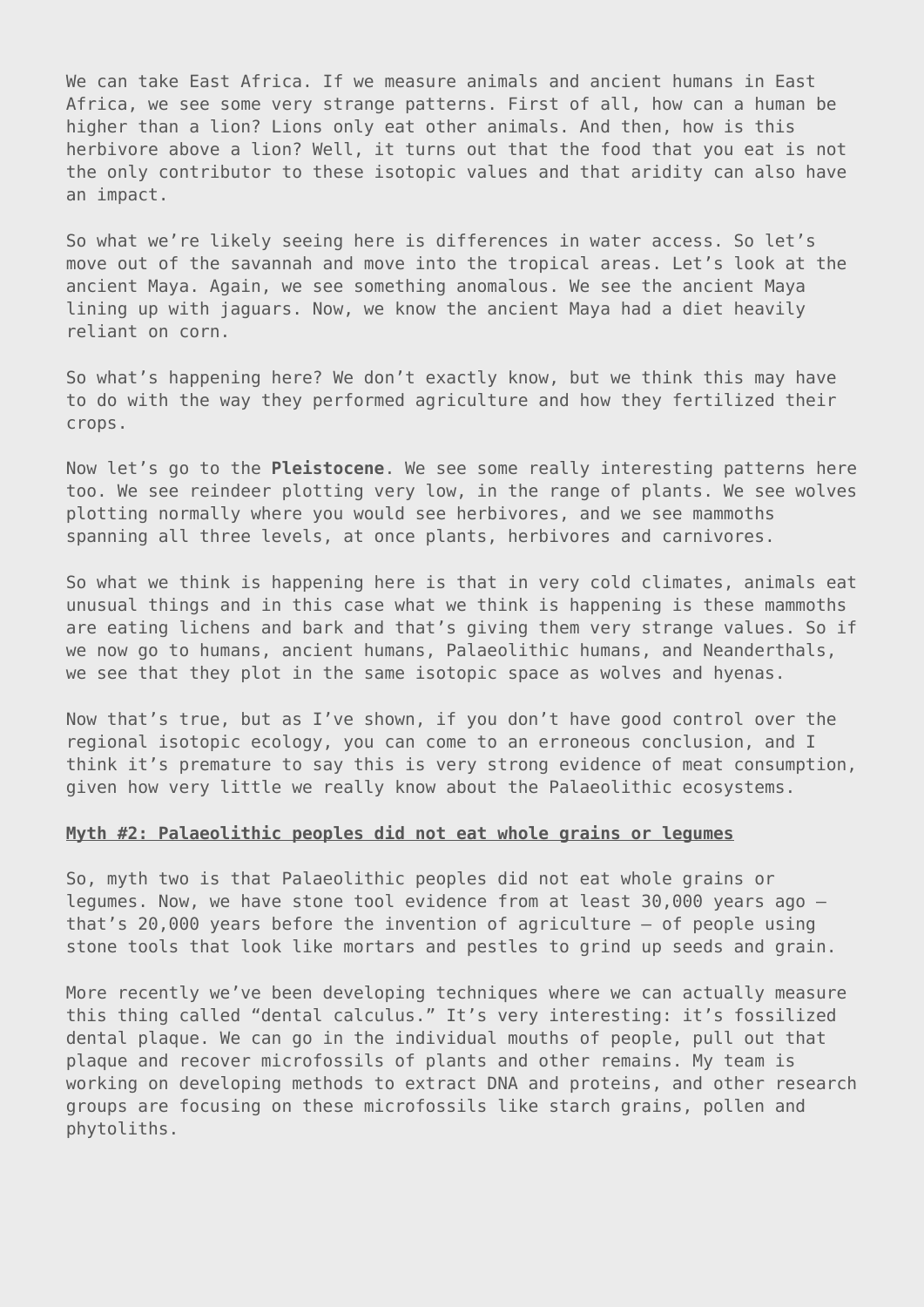

**A**Now, we're still in early days here, but even with the limited research we have, we can say that there is an abundance of plant remains inside the dental calculus of Paleolithic peoples. And these things include grains, including barley. We're finding barley inside Neanderthal teeth, or inside the plaque. We also have legumes and tubers.

## **Myth #3: Paleo Diet foods were eaten by Palaeolithic ancestors**

So, myth three is that Paleo Diet foods, in the fad diet, are what our Palaeolithic ancestors ate. That's just not true.

Every single food that's pictured in these advertisements are all domesticated foods, products of farming, of agriculture. They're from the Neolithic transition.

Let's give an example – bananas. Bananas are the ultimate farmer's food. They can't reproduce in the wild anymore. We've bred out their ability to make seeds. So every banana you've ever eaten is a genetic clone of every other banana, grown from cuttings. They're definitely a farmer's food. If you were to eat a wild banana, it is so full of seeds that I bet many people in this room wouldn't even recognize it as edible.

Let's take salads, that seems like a really great Paleo Diet food. Except that we've radically changed the ingredients to suit our needs. So, wild lettuces contain a great deal of latex, which is indigestible and irritates our gastrointestinal system. It's bitter, the leaves are tough. We've domesticated them to be softer, to produce bigger leaves, to remove the latex and the bitterness, remove the spines that grow on the leaves and stems of wild varieties, make them tastier for us.

The tomato that's shown here lacks the tomatine and solanine toxins that are present in its wild relatives, which are all members of the poisonous nightshade family. If we look at oil, it's true that olive oil is the only natural vegetable oil that can be harvested without synthetic chemicals. Except, it still requires at least rudimentary presses to remove it, something that no Palaeolithic person would have ever built. This is a farmer's food.

This is a model diet I found on a website. It looks like a delicious and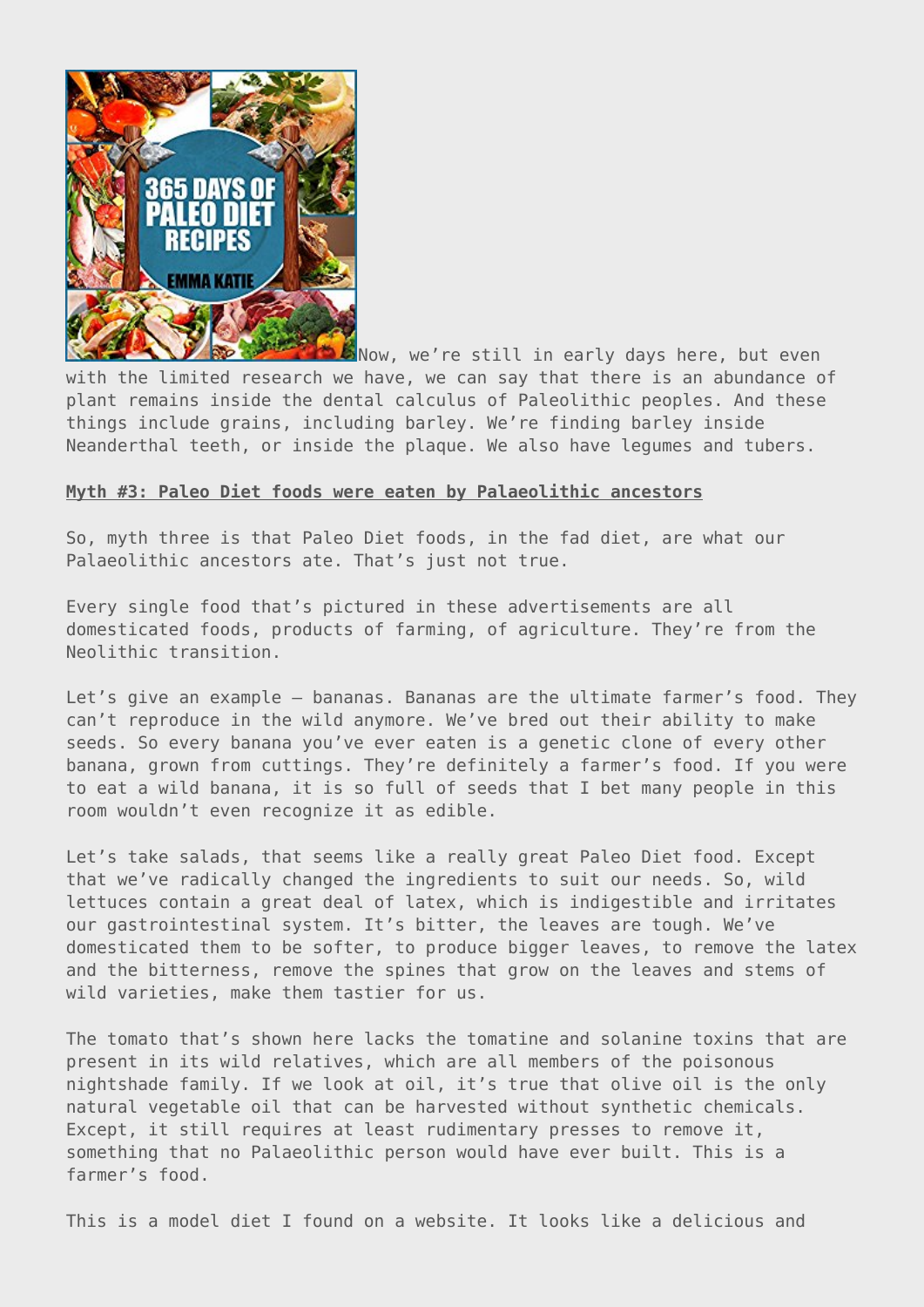nutritious breakfast, but a Palaeolithic person wouldn't have had access to it.

First of all, the blueberries are from New England, the avocados from Mexico, and the eggs, from China. This would have never appeared on any Palaeolithic plate.

And last, we have this problem of size. Domestic blueberries are twice the size of wild blueberries. We've already talked about bananas; you look at avocados. A wild avocado has maybe a couple millimeters of fruit on it, and the same goes for wild olives. And of course chickens, chickens are prolific producers. They lay eggs almost every single day. They're predictable, large and abundant.

If you're trying to collect wild eggs, they don't lay year round, and they're not as easy to find, they're typically small. But maybe you're not convinced, so I'm going to give just a couple more examples.

This, you may all recognize as broccoli. Broccoli did not even exist in the Palaeolithic period. What you see on the left is wild broccoli – looks quite different. Now, wild broccoli is also: wild cabbage, wild cauliflower, wild kale, wild kohlrabi and wild Brussels sprouts, they're all the same species. The only difference is they're different cultivars. We've selectively bred the same species to produce the kind of food that we like best. These are human inventions.

Broccoli, I think, is an interesting example because it's this weird thing. What even is broccoli? It's such a strange looking vegetable. In case you don't know, it's flowers, the flower of the plant. We've changed this wild plant into something that produces so many dense flowers. It produces this odd, stalk-like thing, but it is flowers.

If you don't believe me, buy some broccoli at your grocery store, put it in a vase, like I did on the right, and it will bloom. It makes a lovely, lovely bouquet.

So let's talk about carrots next. You all recognize the carrots on the right, but wild carrot is what's on the left. It contains falcarindiol and other things that are natural pesticides. They're bitter in flavor and they taste really bad, and we've bred them out and we've also expanded them, made them much bigger, much sweeter, and much more full of vitamins, because that's what we want.

Many of you may not know this, but almonds and apricots are extremely closely related species of prune. The main difference is that we've bred out the cyanide in almonds, so that we can eat the seed, and we have selected for bigger, thicker fruits in apricots, because that's what we want to eat from that particular species. They're very closely related and, like carrots and broccoli, they are essentially human inventions.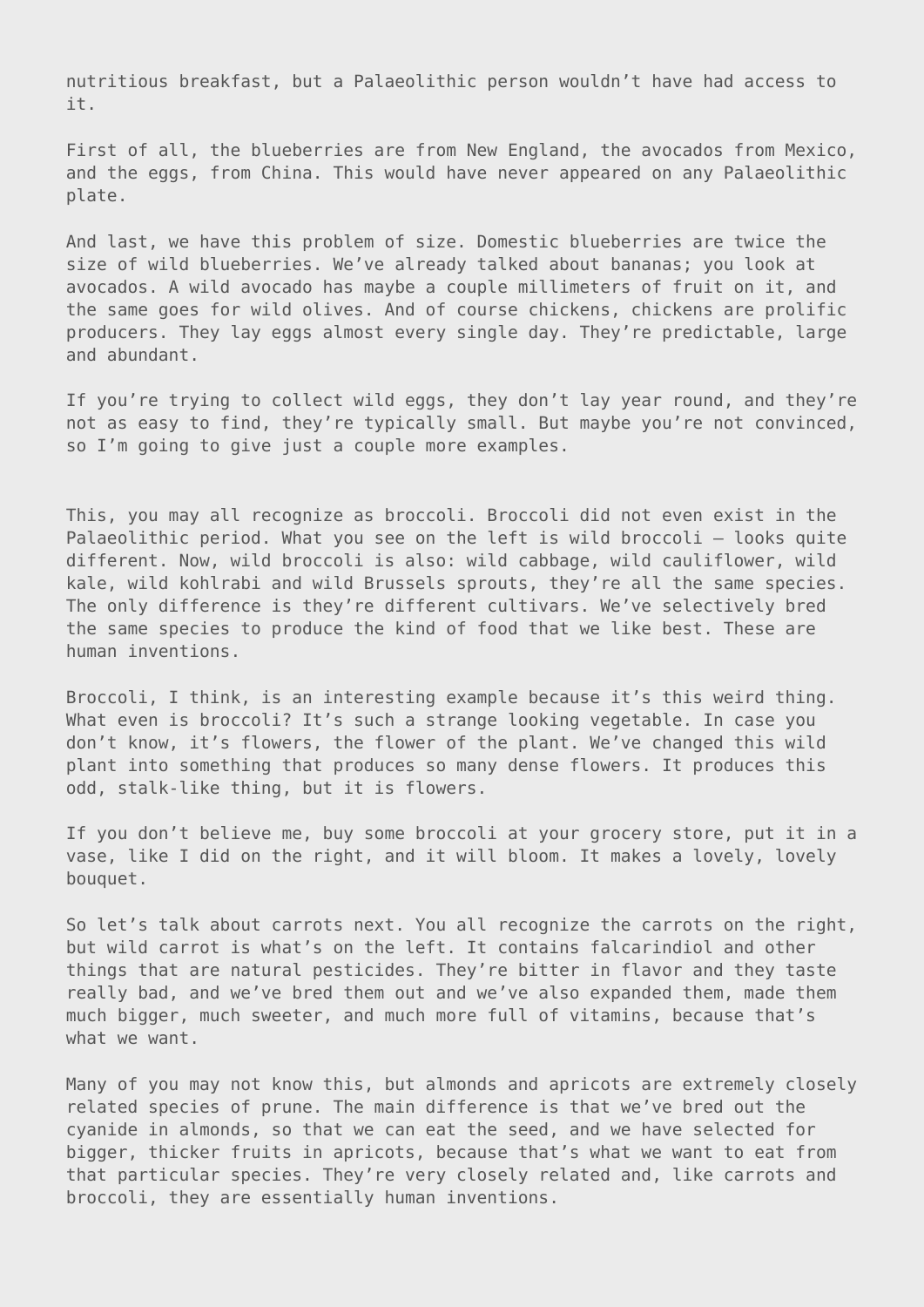So let's talk about some real Paleo diets.

First of all, I need to clarify that there is no one Paleo diet. There are many, many Paleo diets. People, when they spread out across the world, colonized the continents, they ate local foods, and of course they were extremely variable. So when we speak about Palaeolithic diets, it's very important to speak of them in the plural.

Let's take a closer look at one in particular; we're going to go 7,000 years back in time to Oaxaca, Mexico, and right now you're looking at the view outside of the Guilá Naquitz rock shelter, one of the earliest sites in Mexico. This is a photograph that I took in December, and people would have been living here at this time, and what you are essentially seeing right now is dinner. And this is a far cry from anything that you would find on the Paleo Diet and anything you would find in your modern supermarket. But, there was plenty of food here for people to eat on a seasonal basis.

So, September was high time at Guilá Naquitz. This is when a lot of people would have come in and occupied these rock shelters, and they would have eaten the local resources. And if you notice, this includes a lot of fruit, legumes, agaves, that's what we make tequila from today. Various nuts and beans and squashes and wild game, predominantly rabbits.

But by the time April came around, there was very little edible food in this region so they would have moved on to other places where food was more abundant. So if we take a step back and say, "Well, what can we really learn about the Palaeolithic diets around the world?" There are some general observations we can make.

*One is that they are regionally variable*. People in the Arctic have and will eat something different than people in the tropics. They have different resources. So people who live in places with no plants tend to eat more animals, and people who live in places where there are plants tend to eat more plants. They're going to be seasonally variable, because plants seed and fruit at different times, herds migrate and fish spawn on a seasonal cycle.

### $\pmb{\times}$

As these things happen, people have to move from resource patch to resource patch, which means that there is periodic high mobility, sometimes over long distances. Once again, it depends on the region.

*Food packets were generally small*. If you go around collecting wild broccoli, you'll have to collect an awful lot of it to be the equivalent of its domesticated variety. The foods that you would have collected would have been generally tough, woody and fibrous. You would eat meat, but you would also eat the marrow and the organs of the animals you collect, and they'd generally be very lean.

Finally, the plants you'd eat would still contain a lot of toxins at various levels, and phytochemicals, some of which actually have very good health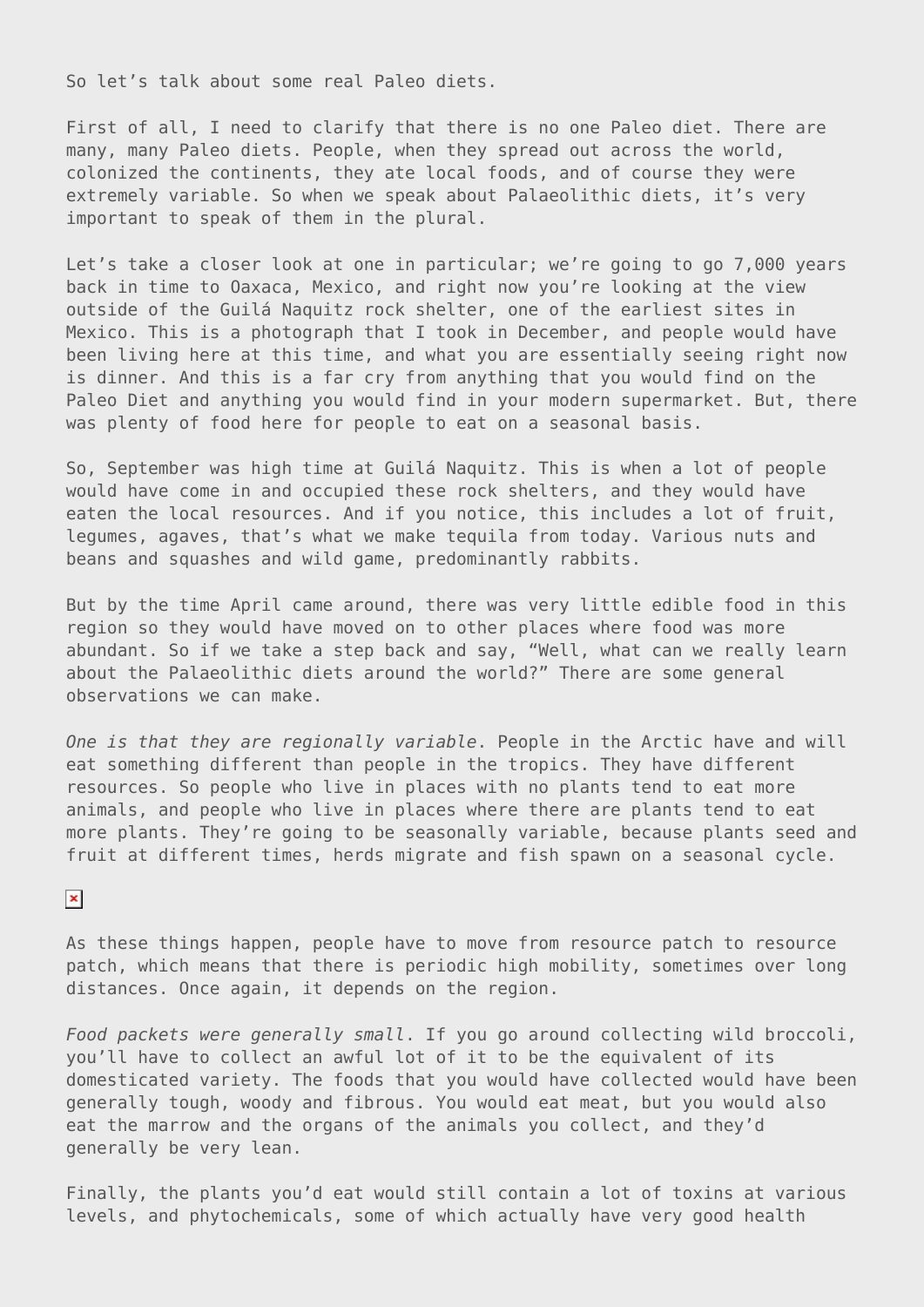benefits. But it's almost impossible for us now to eat this sort of diet.

Three billion people cannot eat like foragers on this planet, we are too big. So, can we take lessons from these Palaeolithic diets that we still can apply to our lives today?

#### **Lessons to learn**

And the answer is, 'yes.' I think there's three main lessons we can learn: First, there's no one correct diet, but diversity is the key. So, depending on where you live, you can eat very different things, but you need diversity. We lack the ability to synthesize many nutrients that we require for life, nutrients and vitamins, and we are required to get them from our foods. Eating a diet that's rich in species, has high species diversity is very important.

Now unfortunately in American diets today, the trend is going in the opposite direction. If you go and you take a processed food off a grocery store's shelf, it doesn't matter if it's cake batter, mayonnaise or coffee creamer, increasingly there is only three species in almost everything we eat. We have corn, soy and wheat. That's opposite direction we need to be going.

Second, we evolve to eat fresh foods, in season, when they are ripe. That's when they have their highest nutritional content. But, of course, we have to also talk about food storage and preservatives, because in large urban societies, you can't always eat everything fresh; food spoils. Some foods preserve naturally well; these include things like seeds and nuts, and that's why traditionally they've been so important to agricultural populations.

But we can preserve them in other ways, through salting, through sugar, vinegar. We can pickle them, we can smoke them, we can dry them, we can add artificial preservatives.

What I find very interesting about this is that these all work in the same way. They work by inhibiting bacterial growth. But we have to keep in mind that our gastrointestinal systems are also full of bacteria, good bacteria that do many good things for you: they digest your food, regulate your immune system, promote mucosal function.

If you eat foods full of preservatives, how does that affect your microbiome, your good bacteria within you? And the answer is, 'We really don't know.' And it's something we're only starting to investigate.

And third, we evolved to eat whole foods in their complete package, with their fiber and their roughage and everything. It turns out this is really important, that your foods are not just the sum of the calories and the vitamins. But even the parts you can't digest are very important. The fiber that you eat regulates the speed at which the food travels through your gut. It modulates metabolism, it slows down the release of sugars, it has all sorts of functions, it feeds the good bacteria that live in your gut.